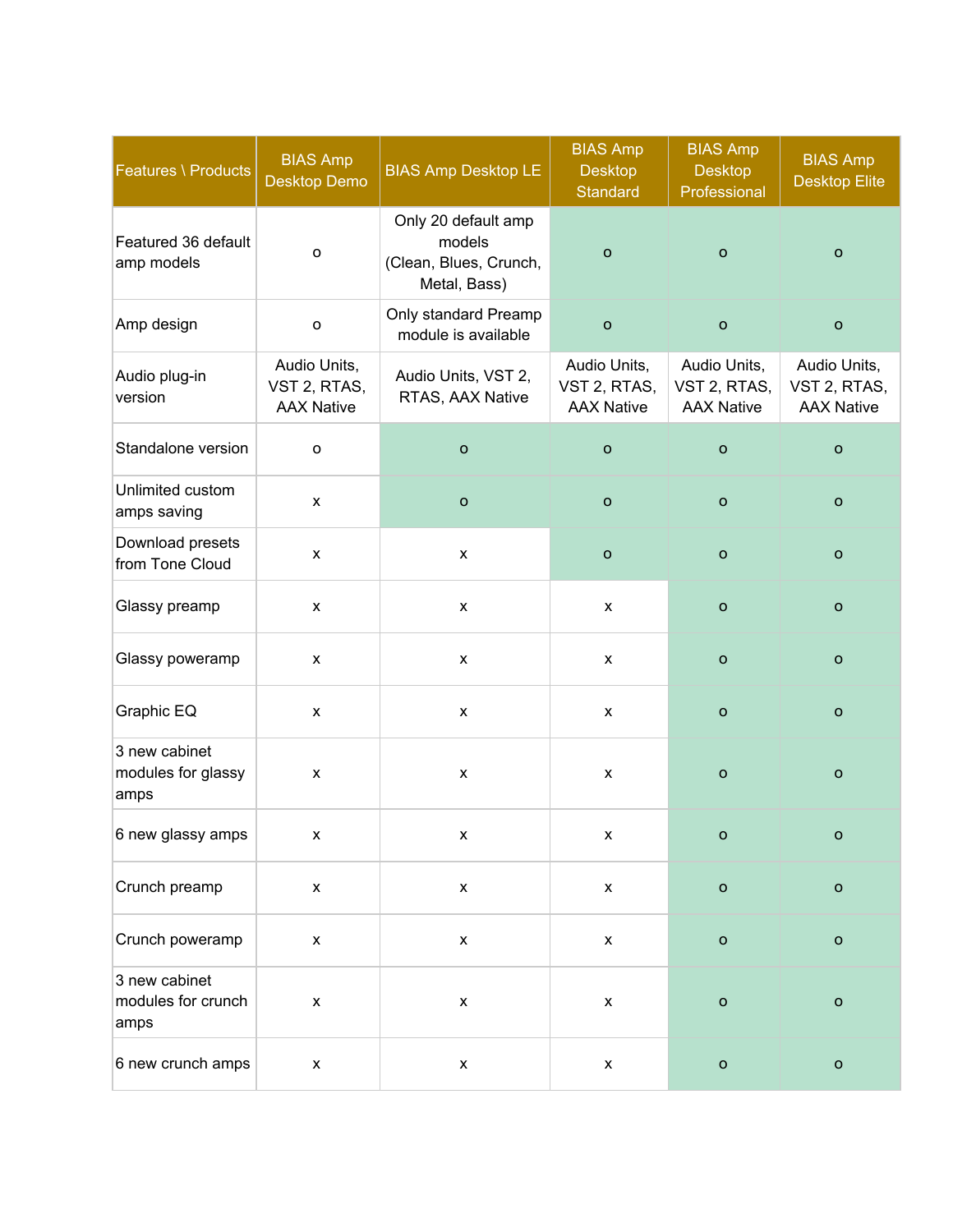| Insane preamp                                    | $\pmb{\mathsf{X}}$ | $\pmb{\mathsf{x}}$ | $\pmb{\mathsf{X}}$ | $\mathsf{o}$ | $\mathsf{o}$ |
|--------------------------------------------------|--------------------|--------------------|--------------------|--------------|--------------|
| Insane poweramp                                  | $\pmb{\mathsf{x}}$ | $\pmb{\mathsf{x}}$ | $\pmb{\mathsf{X}}$ | $\mathsf{o}$ | $\mathsf{o}$ |
| 3 new cabinet<br>modules for insane<br>amps      | $\pmb{\mathsf{X}}$ | $\pmb{\mathsf{x}}$ | $\pmb{\mathsf{x}}$ | $\mathsf{o}$ | $\mathbf{o}$ |
| 6 new insane amps                                | X                  | $\pmb{\mathsf{X}}$ | $\pmb{\mathsf{x}}$ | $\mathsf{o}$ | $\mathsf{o}$ |
| <b>Blues preamp</b>                              |                    | $\pmb{\mathsf{x}}$ | $\pmb{\mathsf{X}}$ | $\mathsf{o}$ | $\mathsf{o}$ |
| Blues poweramp                                   |                    | $\pmb{\mathsf{x}}$ | $\pmb{\mathsf{X}}$ | $\mathsf{o}$ | $\mathsf{o}$ |
| 6 new cabinet<br>modules for blues<br>amps       |                    | $\pmb{\mathsf{x}}$ | $\pmb{\mathsf{X}}$ | $\mathsf{o}$ | $\mathsf{o}$ |
| Bass preamp                                      |                    | $\pmb{\mathsf{x}}$ | $\pmb{\mathsf{X}}$ | $\mathsf{o}$ | $\mathsf O$  |
| Bass poweramp                                    |                    | $\pmb{\mathsf{x}}$ | $\pmb{\mathsf{X}}$ | $\mathsf{o}$ | $\mathsf{o}$ |
| 6 new cabinet<br>modules for bass<br>amps        |                    | $\pmb{\mathsf{x}}$ | $\pmb{\mathsf{X}}$ | $\mathsf{o}$ | $\mathsf{o}$ |
| New standard<br>preamp design and<br>new tubes   |                    | $\pmb{\mathsf{x}}$ | $\mathsf{o}$       | $\mathsf{o}$ | $\mathsf{o}$ |
| New standard<br>poweramp design<br>and new tubes |                    | $\pmb{\mathsf{X}}$ | $\mathsf{o}$       | $\mathsf{o}$ | $\mathsf{o}$ |
| New parametric EQ<br>module                      |                    | $\pmb{\mathsf{x}}$ | $\mathbf{o}$       | $\mathsf{o}$ | $\mathsf{o}$ |
| New tonestacks                                   |                    | $\pmb{\mathsf{x}}$ | $\mathsf{o}$       | $\mathsf{o}$ | $\mathsf{o}$ |
| New transformers                                 |                    | $\pmb{\mathsf{x}}$ | $\mathsf{o}$       | $\mathsf{o}$ | $\mathsf{o}$ |
| New cab module                                   |                    | $\pmb{\mathsf{x}}$ | $\mathsf{o}$       | $\mathsf{o}$ | $\mathsf{o}$ |
| 4 new cab models                                 |                    | $\pmb{\mathsf{X}}$ | $\mathsf{o}$       | $\mathsf{o}$ | $\mathsf{o}$ |